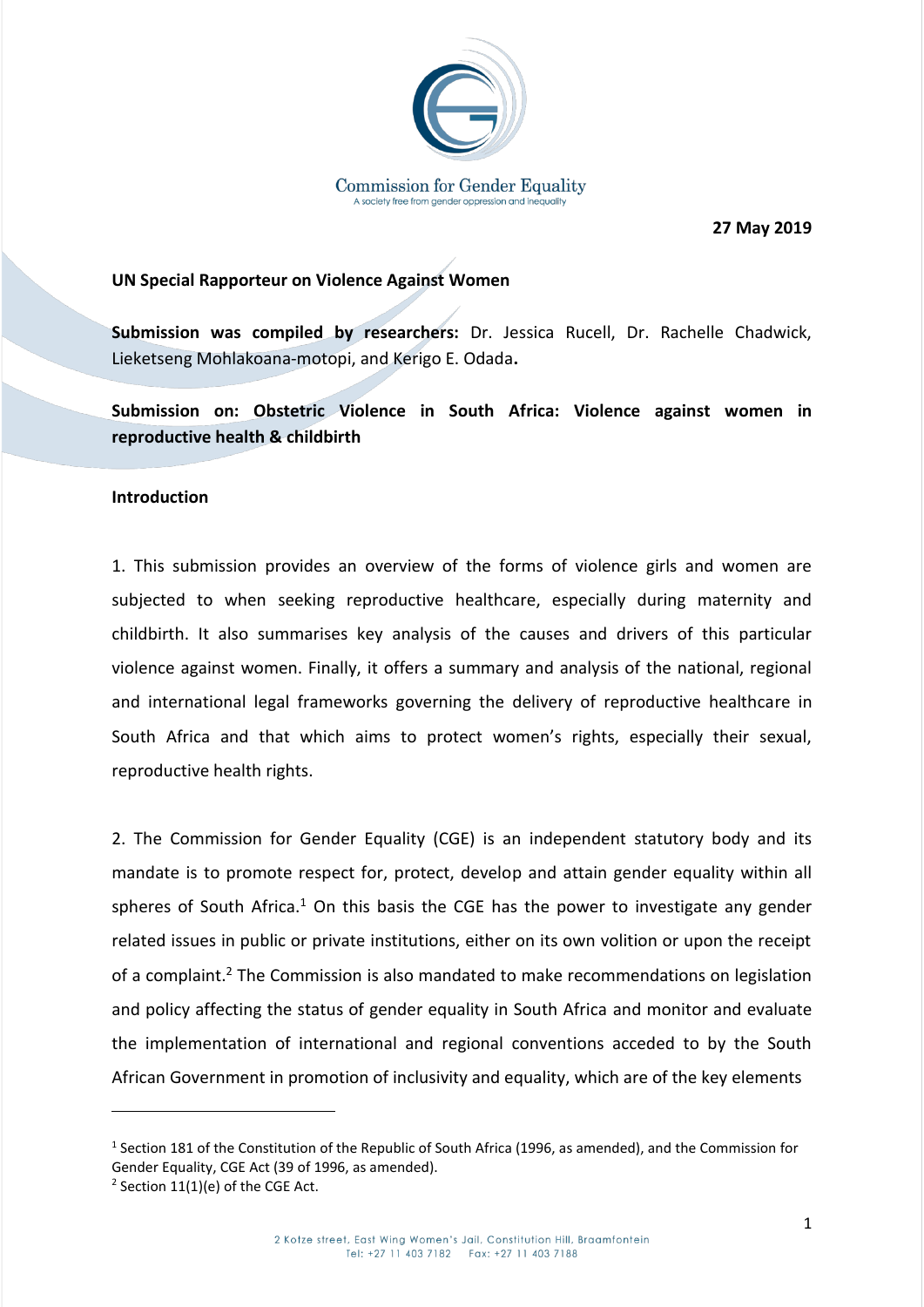

of the democratic principles provided for under South Africa's Bill of Rights.<sup>3</sup> Therefore the CGE undertakes this submission in adherence with its constitutional and legislative mandates.

## **Overview of this particular form of violence against women**

3. The overwhelming majority of South African's –over 80 percent– rely on the public health system.<sup>4</sup> Furthermore, 88% of girls and women give birth in clinical settings with professional care.<sup>5</sup> However, only 40% seek antenatal care before 20 weeks gestation, and a minority of women attend the recommended four antenatal visits. $6$  Global research has consistently shown that there is a correlation between unacceptability of health services and willingness to access facility-based care.<sup>7</sup> Significantly, research and investigations conducted over the last two decades in South Africa have shown that women and girls seeking reproductive healthcare services in the public health system often face physical and psychological violence and mistreatment.<sup>8</sup> It is important to note that some of these

1

 $3$  Section 11(i)(h) of the CGE Act; Constitution of the Republic of South Africa (1996, Section 2).

<sup>4</sup> United States Agency for International Development 'Health Financing Profile: South Africa (2016) Washington DC.

<sup>5</sup> Republic of South Africa, Department of Health. (2010) 'Campaign on Accelerated Reduction of Maternal and Child Mortality (CARMMA) to reduce maternal mortality in Africa'.

 $6$  N. Massyn, and others. 'District health barometer 2012/13' (2013). Health Systems Trust: Durban, 2013. Accessed 3 April 2019 http://www. hst.org.za/publications/district-health-barometer-201213.

<sup>&</sup>lt;sup>7</sup> For instance see. Sheetal P. Silal and others 'Exploring inequalities in access to and use of maternal health services in South Africa' (2012) BMC Health Services Research 12(120).

<sup>8</sup> Rachel Jewkes and others, 'Why do nurses abuse patients? Reflections from South African Obstetric Services' (1998) 47(11) Social Science & Medicine; E Farrell and RC Pattison, 'Out of the Mouths of Babes–Innocent reporting of harmful labour ward practices' (2004) 94(11) SAMJ 896; D J Mets, 'Out of the Mouths of Babes – Innocent reporting of harmful labour ward practices' (2005) 95(5) SAMJ 284; Lou-Marie Kruger and Christiaan Schoombee, 'The Other Side of Caring: Abuse in a South African Maternity Ward' (2010) 28(1) Journal of Reproductive and Infant Psychology 84; Peter Moszynski, 'South Africa's rising maternal mortality rate is due to health system failures'. (2011) British Medical Journal 343, d5089; Lauraine M. Vivian, and others 'Medical students' experiences of professional lapses and patient rights abuses in a South African Health Sciences Faculty'. Acad. Med. (2011) 86, 1282–1287; Human Rights Watch, HRW 'Stop Making Excuses: Accountability for Maternal Health-Care in South Africa' (2011). <http://www.ngopulse.org/resource/stop-making-excusesaccountability-maternal-health-care-south-africa> accessed 19 December 2018; Sethembiso Mthembu, Zaynab Essack and Anne Strode 'I feel like half a woman all the time': A qualitative report of HIV-positive women's experiences of coerced and forced sterilisation in South Africa' (2011) Her Rights Initiative and HEARD; Zaynab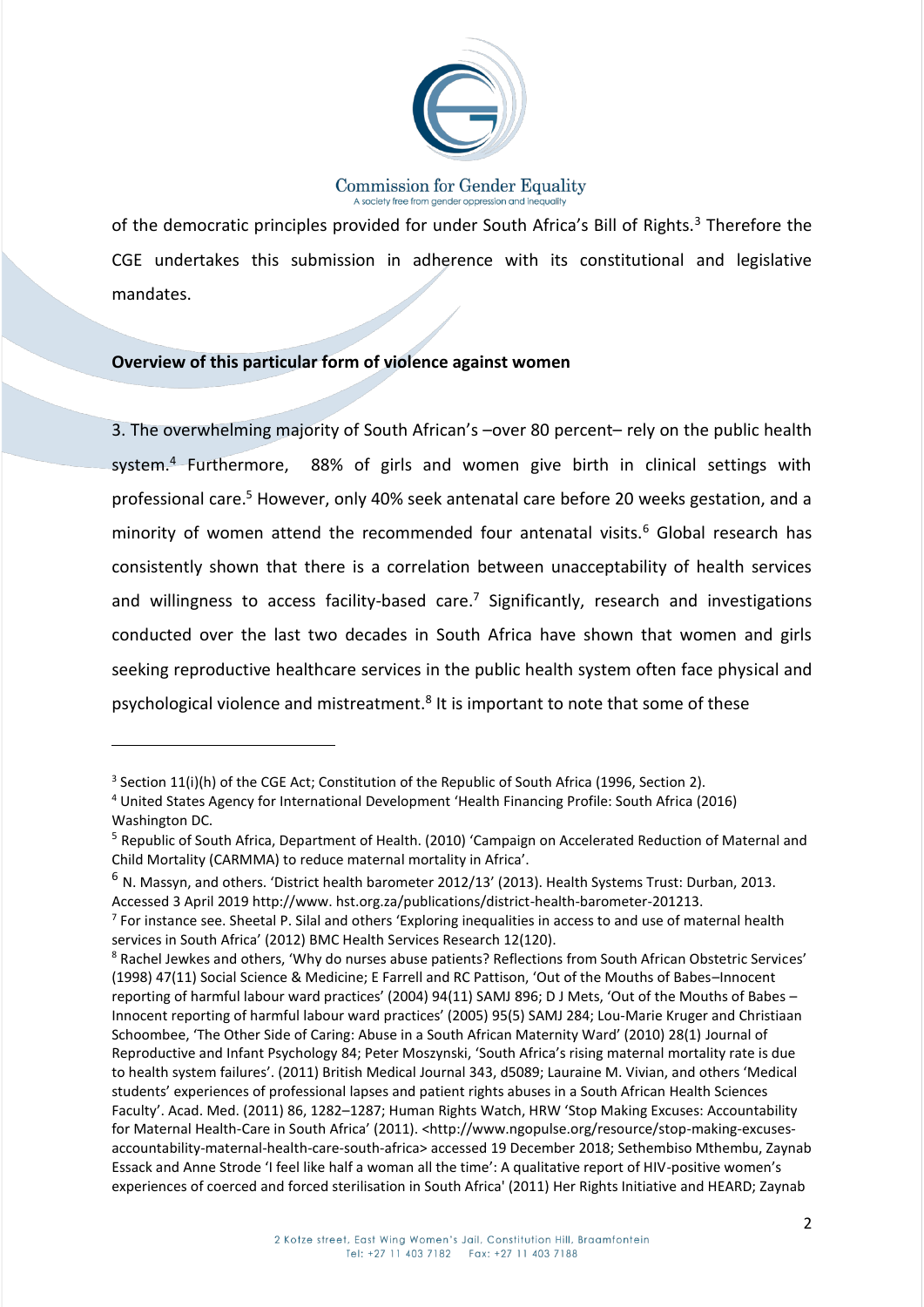

scholars have used the term 'obstetric violence,' to identify this particular form of violence against women in South Africa. $9$  This section provides an overview of the forms this particular violence against women takes in South Africa. It uses excerpts from research and investigations into these harms to illustrate the manner and context in which this violence takes place. Finally, it summarises key analysis of the causes and drivers of obstetric violence in South Africa.

4. Forms of physical violence identified in the body of evidence cited in footnote eight include: dragging, pinching, slapping, and applying pressure to the fundus during active labour, $10$  and inadequate access to abortion. $11$  Coercive and unnecessary medical procedures including: caesarean sections,  $12$  episiotomies,  $13$  sterilisations,  $14$  and the

Essack and Ann Strode, '"I Feel Like Half a Woman all the Time": The Impacts of Coerced and Forced Sterilisations on HIV-Positive Women in South Africa' (2012) 26(2) Agenda 24; Ann Strode, Sethembiso Mthembu, and Zaynab Essack, '"She Made up a Choice for Me": 22 HIV-Positive Women's Experiences of Involuntary Sterilisation in Two South African Provinces' (2012) 20(s39) Reproductive Health Matters 61; Sheetal P. Silal and others 'Exploring inequalities in access to and use of maternal health services in South Africa' (2012) BMC Health Services Research 12(120); Rachelle Chadwick, The right to dignity in childbirth? Public sector birth narratives. (2013) Unpublished NRF report; Rachelle Chadwick, 2014. 'Raising Concerns: Quality of care and maternal health services in South Africa' (2014) 8(4) African Journal of Midwifery and Women's Health. pp.130-134; Rachelle Chadwick, Diane Cooper, and Jane Harries, 'Narratives of Distress about Birth in South Africa Public Maternal Settings: A Qualitative Study' (2014) 30(7) Midwifery 862; Simone Honikman, Sue Fawcus, and Ingrid Meintjes, 'Abuse in South African Maternity Settings is a Disgrace: Potential Solutions to the Problem' (2015)105(4) SAMJ 284; Rachelle Chadwick, 'Ambiguous subjects: Obstetric violence, assemblage and South African birth narratives'. (2017) 27(4) Feminism & Psychology; Jessica Rucell, (2017) 'Obstetric Violence and Colonial Conditioning in South Africa's Reproductive Health System' DPhil thesis, University of Leeds; Amnesty International (2017). *Briefing: Barriers to Safe and Legal Abortion in South Africa*. London: Amnesty International. Rachelle Chadwick (2018) Bodies that birth: vitalizing birth politics. London: Routledge; Marie Hastings-Tolsma, Anna G W Nolte, and Annie Temane, 'Birth Stories from South Africa: Voices Unheard' (2018) 31(1) Women and Birth e42.

<sup>9</sup> Camilla Pickles (2014) 'Approaches to pregnancy under the law: a relational response to the current South African position and recent academic trends. *De Jure.* 47(1), pp. 20-41; Rachelle Chadwick, 'Obstetric Violence in South Africa' (2016) 106(5) South African Medical Journal. pp. 5-8; Rucell (n8). This terms was popularised by women's movements in Latin America.

<sup>10</sup> The fundus is the base or upper part of the uterus, which protrudes during pregnancy. Applying pressure to this organ during pregnancy is not part of evidence-based practice. See for instance, Farrell and Pattison (n8); Honikman, et al (n8); Chadwick, Cooper, and Harries (n8); Rucell (n8).

 $11$  Amnesty International (n8).

**.** 

<sup>12</sup> HRW (n8); Mthembu, Essack and Strode 2011 (n8); Chadwick (n9).

 $13$  'Episiotomy' refers to a surgical incision into the opening of the vagina. See Rucell, (n4) pp. 200-2001. Clinical guidance advises a restriction of this practice. See WHO, 'Recommendations for Prevention and Treatment of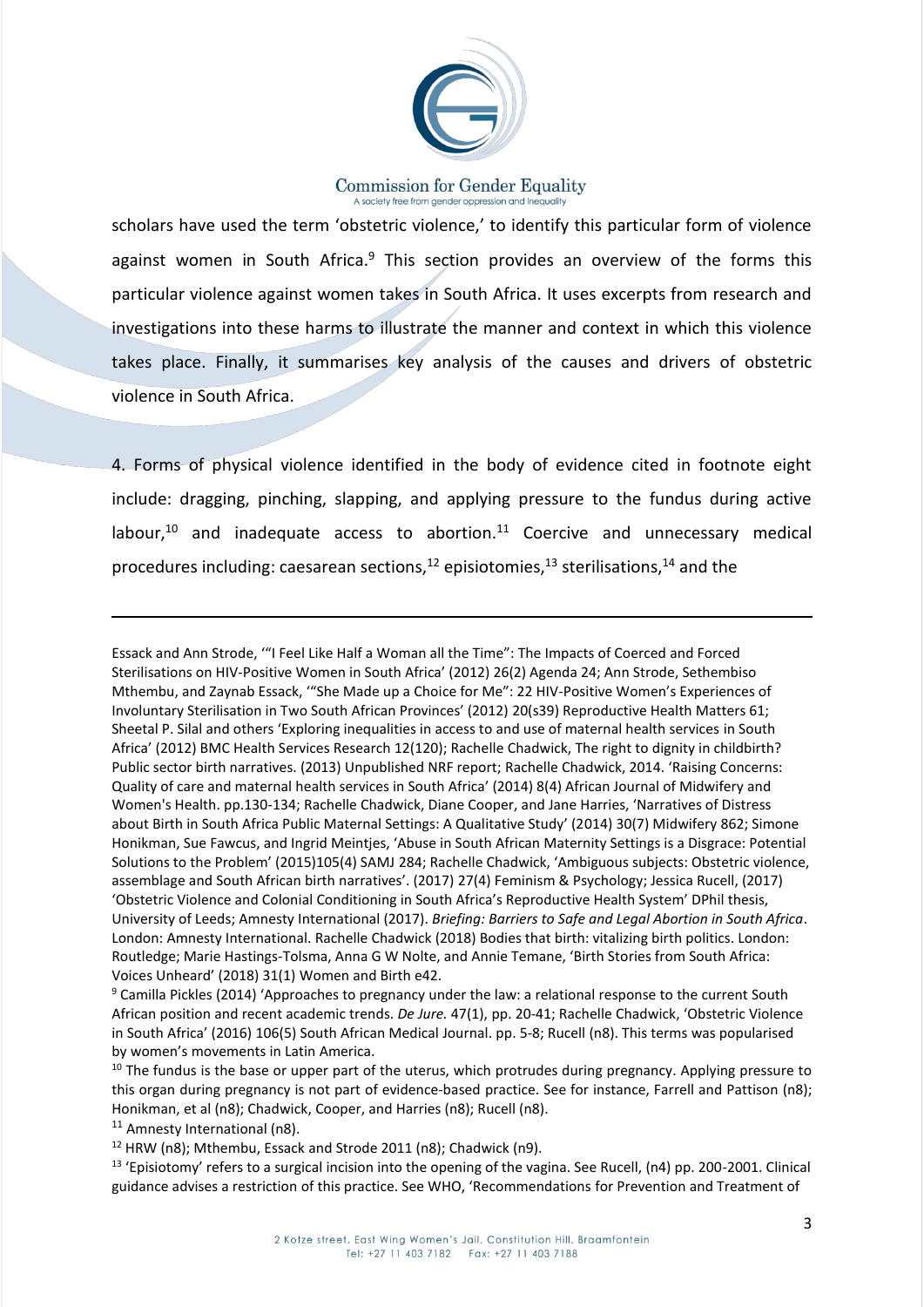

administration of the three-month injectable contraception, Depo-provera.<sup>15</sup> Physical forms of obstetric violence also concern the use of assisted delivery methods, including instruments and the administration of certain drugs. Particular groups, for instance non-South African's suffer discrimination on the basis of language which has led to neglect and denial of care. Additionally, we further argue two forms of denial of care and lack of access can be interpreted as forms of physical obstetric violence, and exacerbate gender inequality. Firstly, the lack of a wide range of modern *safe* contraceptives (especially the non-hormonal IUCD, and low dose biphasic combined oral contraceptive pill) in South Africa constrains girls, and women's ability to choose contraception. Moreover, the lack of access to abortion services (currently 7% of healthcare facilities provide abortion services) including delay's due to human and material resources often force girls and women to carry to term, and to 2<sup>nd</sup> trimester.<sup>16</sup>

5. The psychological forms identified in the body of evidence cited in footnote eight range from neglect to verbal assaults. In this context, neglect refers to women being turned away from healthcare facilities when they are in active labour and when health professionals responsible for labour wards do not attend to girls and women who have been admitted under their care.<sup>17</sup> Verbal assaults are often noted to take the form of health professionals judging girls and women's sexuality and fertility choices.<sup>18</sup> Thus, the dignity of girls and women who seek reproductive healthcare is undermined through accusations of having

 $\overline{a}$ 

Maternal Peripartum Infections' (2015).

<sup>&</sup>lt;https://www.who.int/reproductivehealth/publications/maternal\_perinatal\_health/peripartum-infectionsguidelines/en/> accessed 19 December 2018.

<sup>&</sup>lt;sup>14</sup> South African National AIDS Council, 'The People Living with HIV Stigma Index, South Africa: Summary Report' (2015) <http://www.stigmaindex.org/sites/default/files/reports/Summary-Booklet-on-Stigma-Index-Survey%20South%20Africa.pdf> accessed 19 December 2018; Strode, Mthembu, and Essack (n8) pp. 61.

<sup>&</sup>lt;sup>15</sup> Rucell (n8); Jessica Rucell and Catriona Towriss. Presentation of preliminary findings: Quantifying the coercive delivery of post-partum contraception' 8-12 July 2018 Rhodes University**,** Abortion and Reproductive Justice: The Unfinished Revolution conference.

<sup>16</sup> Amnesty International (n8).

<sup>17</sup> See HRW (n8).

<sup>&</sup>lt;sup>18</sup> See Rucell (n8) 197-198; Chadwick, Cooper and Harries (n8); Chadwick, 2018 (n8).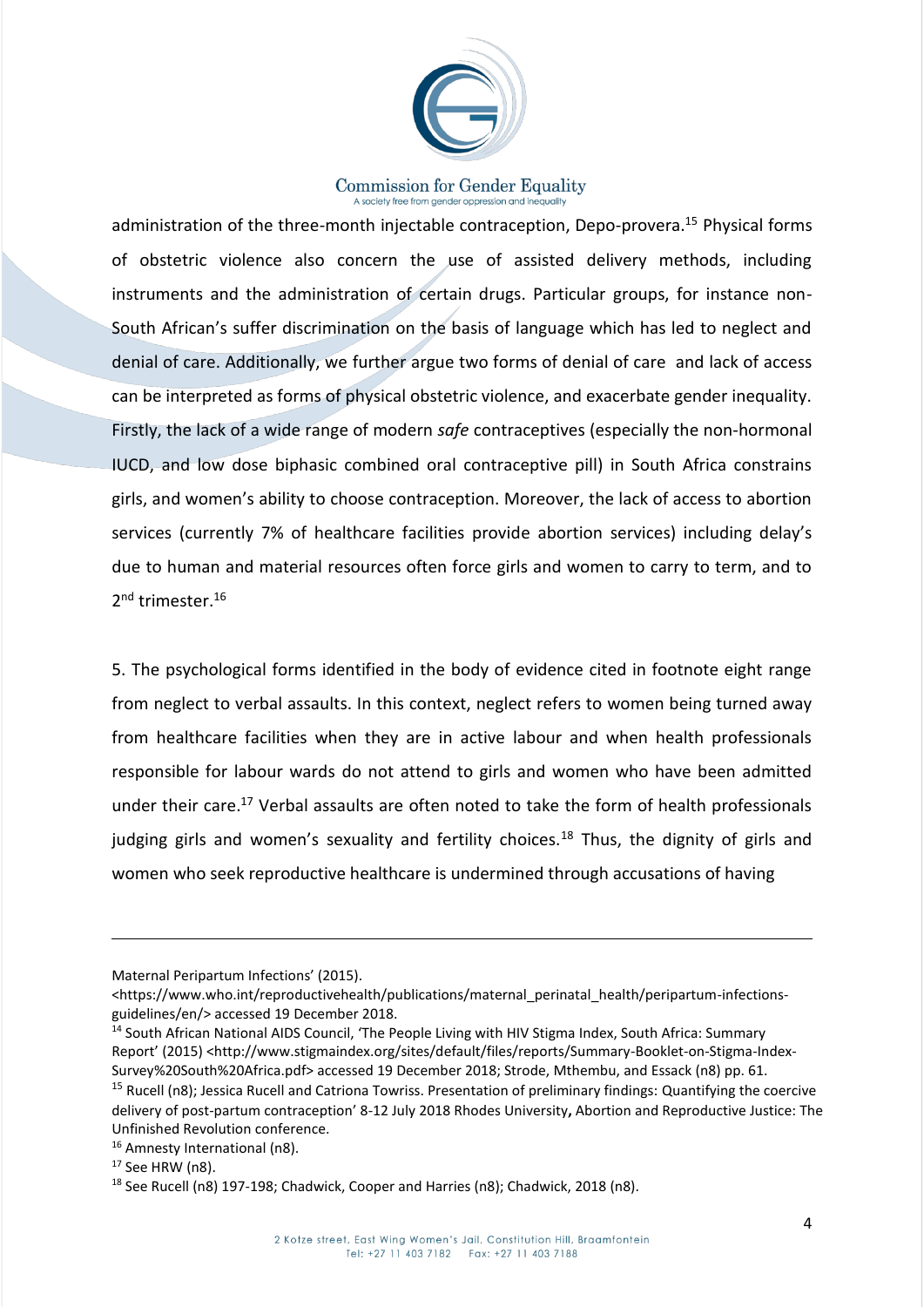

poor morals, and blaming for poor birth outcomes.<sup>19</sup> Moreover, research has consistently found such verbal assaults to be normalised and routinely practiced.<sup>20</sup>

6. Furthermore, building on the Human Rights Council which has, since 2009 acknowledged the unequal and preventable rate of maternal mortality (MMR) globally to be a form of violence against women, we raise a link between obstetric violence and South Africa's highrate of MMR.<sup>21</sup> The most recent annual report from the South African National Committee on Confidential Enquiries into Maternal Deaths, NCCEMD found that MMR is approximately 134 per 100,000 live births, and importantly that 60% of facility-based maternal deaths were 'potentially preventable'.<sup>22</sup> Making a similar connection the latest Saving Mothers report on maternal deaths found the majority of deaths to result from 'mostly poor quality of care' and divided these factors into: administrative, patient, and care factors.<sup>23</sup> Importantly, some scholars, including clinicians have suggested there is a link between preventable MMR and obstetric violence, especially in the form of neglect.<sup>24</sup> Data on maternal mortality remains inadequate, and for instance does not distinguish based on violent negligence, or other forms of malpractice.

1

 $19$  Ibid.

 $20$  Jekwes et al (n8); Kruger and Schoombee (n8); HRW (n8); Rucell (n8); Chadwick, 2018 (n8).

<sup>21</sup> OHCHR Office of the High Commissioner on Human Rights (2010) *Report of the Office of the United Nations High Commissioner for Human Rights on preventable maternal mortality and morbidity and human rights to the Human Rights Council*. A/HRC/14/39. Geneva: UN.

<sup>22</sup> NCCEMD, National Committee for the Confidential Enquiries into Maternal Deaths, (2017) *Saving Mothers 2017: Annual Report.* Pretoria: Department of Health South Africa.

<sup>23</sup> NCCEMD, National Committee for the Confidential Enquiries into Maternal Deaths (2018) *Saving Mothers 2014-2016: Seventh triennial report on Confidential Enquiries into Maternal Deaths in South Africa (short report)*. Pretoria: Department of Health South Africa. pp.174.

 $24$  Farrell and Pattison (n8); Mickey Chopra and others (2009) 'Saving the lives of South Africa's mothers, babies, and children: can the health system deliver?', *Lancet* 374, 835-845.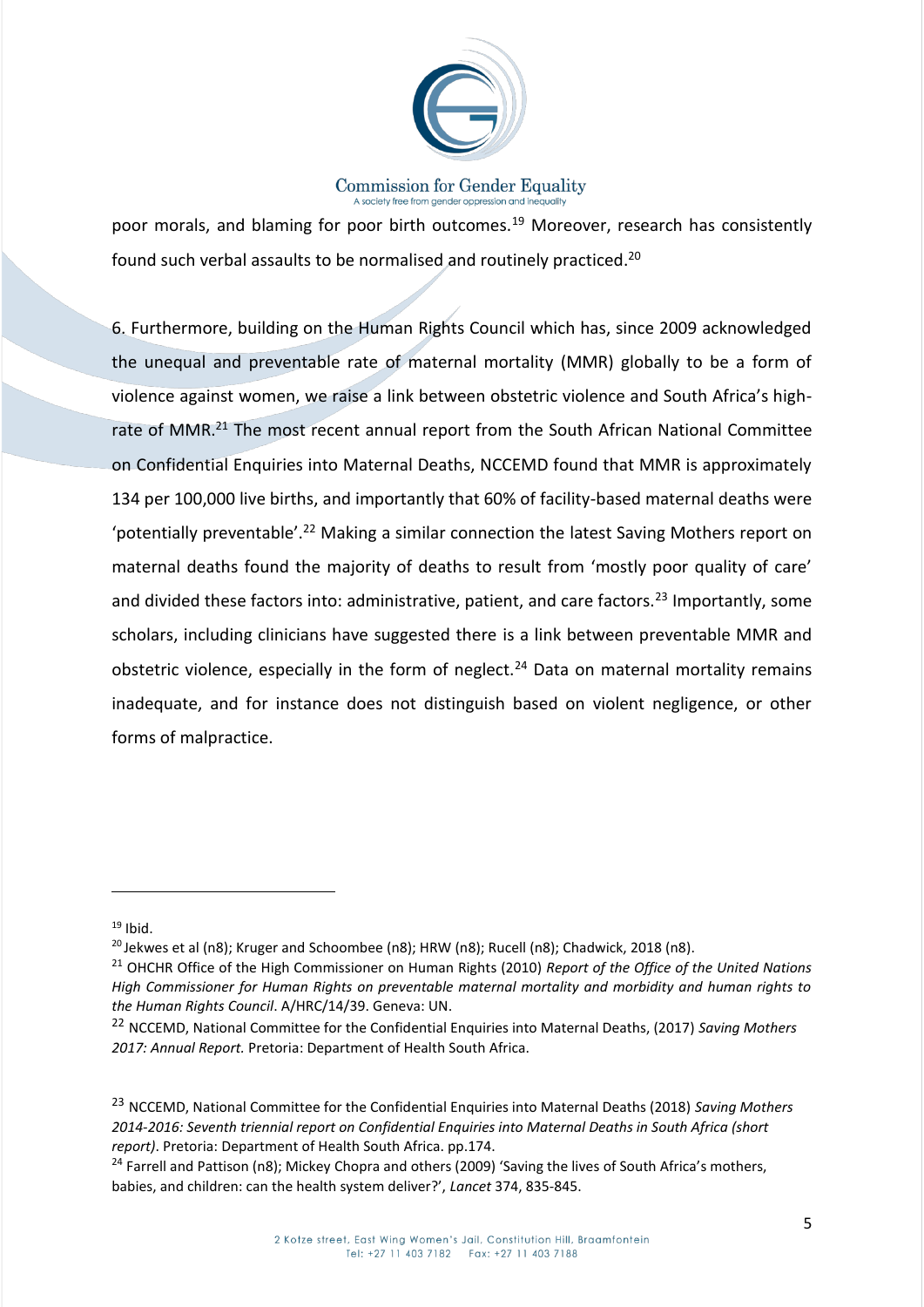

### **Illustrating the forms of obstetric violence in South Africa**

7. The earliest study on this topic was conducted by Rachel Jewkes, Naeemah Abrahams and Zodumo Mvo (1998) and revealed many of the problems noted above, including the pervasive humiliation and neglect of women during childbirth, as well as physical violence and verbal abuses in maternity services.<sup>25</sup> Jewkes and her colleagues findings were based on 103 interviews and four focus groups conducted in 1996/1997 with patients and staff in obstetric services in the Western Cape province of South Africa. The study identified violence against women in this context to be structural. For instance, the study found that violence was institutionally normalised because of a lack of accountability and action by managers, dysfunctional or absent mechanisms of complaint, an underlying ideology of patient inferiority and professional sanctioning of coercive behaviors. Furthermore, violence was found to be ritualised in some obstetric settings with nurses using violence as a means of controlling birthing women and creating social distance from poor and marginalised patients. For instance the authors reported:

A senior nurse asserted that she did not think that there was a midwife in the service who had never slapped a patient in labour. She continued to assert that it was a misrepresentation to describe this as "beating" (the patients' word) as, she explained, one would "cup one's hand and slap the thigh" and she proceeded to demonstrate this with gestures.<sup>26</sup>

Two women were slapped on the face as punishment. One woman described how she had gone to the toilet and could not get up on the bed when she got back, was hit by a midwife who found her squatting by a bed on the floor. The midwife refused to help her onto the bed and she had to wait until another came by. Another woman was slapped on the face after delivering on the floor. She had been told to fetch a sheet ("I'll slap you if you deliver on that sheet without a plastic cover") from a cupboard when the baby was apparently already emerging. After the delivery she was told "clean up your mess!" and to pick up the baby as the midwife said should would not "mess (her) hands" with him.<sup>27</sup>

<sup>25</sup> Jekwes et al (n8).

 $26$  Jewkes et al (n8) pp. 1790.

 $27$  Jewkes et al (n8) pp. 1786.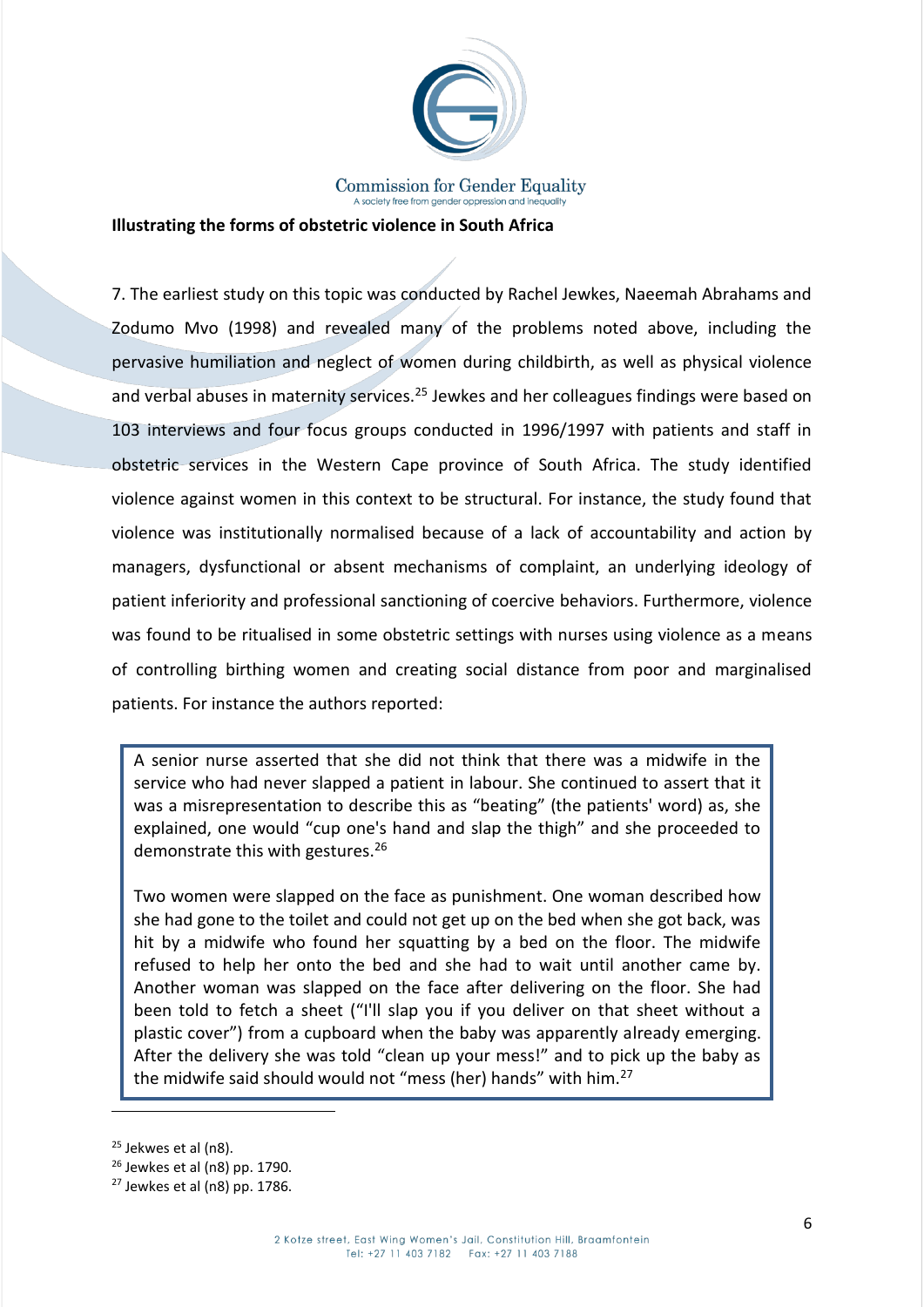

8. A decade later, Lou-Maree Kruger and Christiaan Schoombee (2010) conducted a qualitative longitudinal study, also in the Western Cape province and found similar forms of violence against women.<sup>28</sup> For example, they found patient abuse and neglect to be prominent themes of women's accounts of childbirth. It was also found that, although accepted by law only 15 percent of women had a birth companion with them during childbirth.<sup>29</sup> Earlier research, conducted in Gauteng province by clinicians found nonevidence based obstetric practices to be routine.<sup>30</sup> For instance:

Lea: Because they work very poorly with the girls. Very poorly. Especially if you are a girl and you are not married and you arrive there. Then they are rough with you. And especially the black girls. They are *sommer* hit, if they do not want to open their buttocks or if they don't want to push, then they're hit between the buttocks. This they do. Now who wants to be hit if they already are in pain? You can't do it like that.

Suzanne: The sister takes her fingers and pushes them up in you, then she feels, she is practically digging, sorry that I tell it to you like this. Then it is so painful ... But they weren't too bad. They just, they just are, it almost is ... it is sore and you have to stand your man. I mean if I keep my legs closed then they will dig, then I keep closed and then it is 'Open your legs'. Now, not nasty, but they also are not the friendliest people. 'Open your legs. You knew it would be painful and it must finish now'. And I have to open my legs so that the process can begin.

Makeila: But it was just, they did, one of them really pushed me in very painful ways on the inside, because I did, the afterpains were very sore. $31$ 

9. In the research conducted in the Eastern Cape province by Human Rights Watch (2011) in which 16 health facilities were observed, and 157 women, and 30 nurses were interviewed it was found that maternal health services were characterised by substandard care.<sup>32</sup> In some cases, this reflected the health service placing mothers and infants in life-threatening

<sup>&</sup>lt;sup>28</sup> Kruger and Schoombee (n8).

<sup>29</sup> Department of Health, *Guidelines for Maternity Care in South Africa: A manual for clinics, community health centers and district hospitals* (2015) 47.; World Health Organization, WHO. 'Recommendations for augmentation of Labour'. (2014) Geneva: World Health Organization.

<http://www.who.int/reproductivehealth/publications/maternalperinatalhealth/augmentation-labour/en> <sup>30</sup> Farrell and Pattinson (n8); Vivian et al. (n8).

 $31$  Ibid. pp. 95.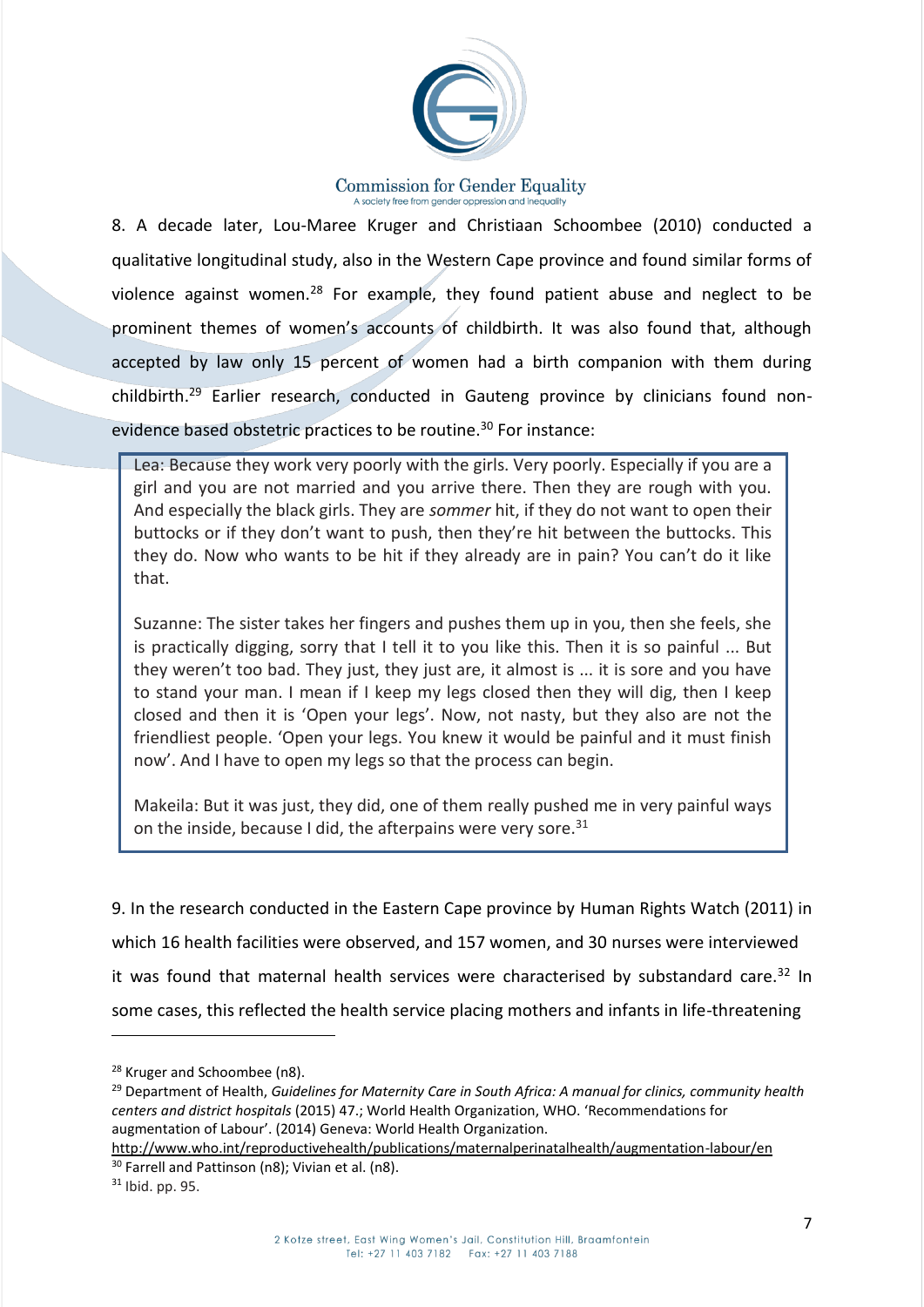

situations. For example, where women were repeatedly neglected or denied care during their labour. Additionally, a failure to provide adequate pain relief, and informed consent were found. Furthermore the research found, evidence of widespread physical and verbal abuse (with more than 50% of women reporting such incidents). Refugees were found to especially face discrimination in the form of neglect and denial of care, including denial of pain and other medication after caesarean section. Additionally, in four cases refugees reported being coerced into caesarean sections.

10. Building on this research are testimonies obtained by the CGE. Throughout South Africa in 2017 the CGE in partnership with several stakeholders convened dialogues in preparation for a national strategic plan on UN Security Council Resolution 1325 (2000), which asserts the importance of gender equality to peace and development. Over the last decade foreign African's have been targets of discrimination and violence in South Africa. Thus, the dialogues prioritised the participation of refugees and asylum-seeking women. Often in the dialogues these participants raised issues relating to the healthcare system. For instance:

Efua: Shared that she was due with a child when she fled her country of origin. During the journey she had a complicated birth, and the child died shortly after being born. Efua continued her journey to South Africa for refuge and was unable to birth the placenta and was in horrible pain upon arrival and needed urgent medical care. Once in South Africa Efua explained she struggled to access urgent medical care. As the hospital she presented to insisted that as a foreign national without documentation, she did not qualify for free medical assistance and had to pay. This caused her to have to find someone to pay for her care, which delayed her care further.<sup>33</sup>

11. The excerpt from Efua's testimony shows that hospital practices is at times outside of Constitutional and legislative provisions. In this case the barriers Efua experienced in an obstetric emergency was in contradiction with Section 27 of the Constitution which

 $32$  HRW (n8). At the time of interview the women had received care or accompanied someone who had received care in a public hospital in the past five years.

<sup>33</sup> All names of participants, and complainants used in this submission have been anonymised.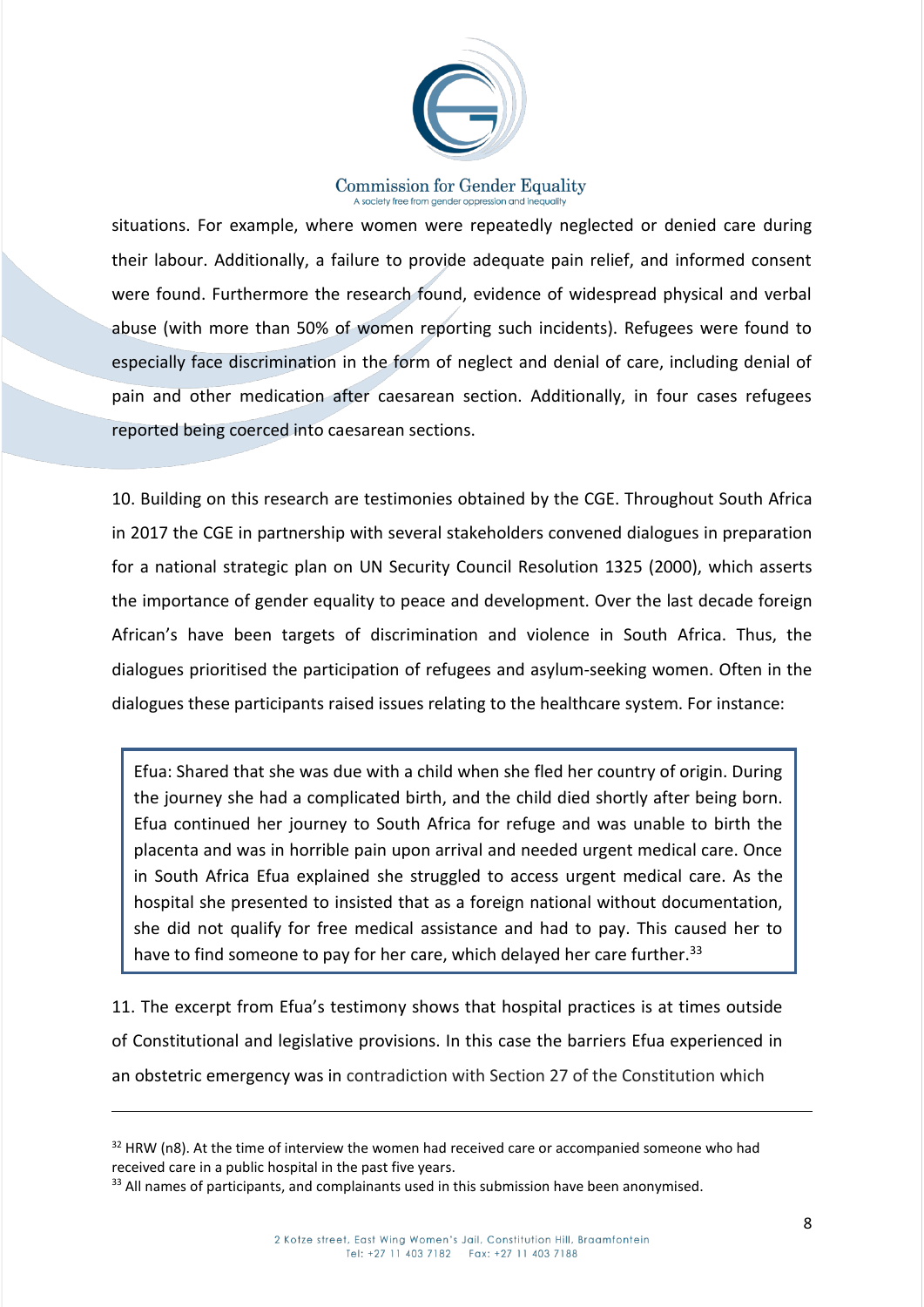

provides the right to have access to health care services to everyone, including reproductive health care services, and that moreover stipulates the right not to be denied emergency medical treatment regardless of citizenship. The same provision is reflected in Section 4(3) of the National Health Act which further provides for certain free health care services for people who do not have private medical aid (insurance). It is important to note that some existing provincial legislation contradicts these constitutional provisions, which in practice complicates access to healthcare. For instance, the Gauteng Hospitals Ordinance Amendment Act 4 of 1999 gives the CEO of a hospital powers to demand identification documents before admission to a hospital except where deferring treatment may have "dangerous or detrimental consequences" to the person seeking treatment.

12. Research carried out by Rachelle Chadwick, based on interviews with 33 women about their recent childbirth experiences in public hospitals in the Western Cape found that more than half of the adolescents and women interviewed (n=18) experienced distressing births.<sup>34</sup> The study found adolescent's and women's experiences of facility-based maternal healthcare to be characterised by negative interpersonal exchanges with healthcare professionals, lack of information, pervasive neglect and the denial of a labour companion during childbirth. The below narratives from this research illustrate the routine and normalised practice of psychological violence in maternity services. For example:

Jasmine: Yes, they're RUDE, they will just tell you, they will say, 'No you did that *lekker*' – that kind of stuff, they will, because I remember from [first baby] I was supposed to walk up and down, up and down, up and down and they were sitting in a room, they were sitting in a room and when you say the pain is coming or you go get on the bed, they will **shout** at you, ugly remarks.

1

<sup>34</sup> Chadwick, Cooper & Harries (n8); Chadwick 2017; 2018 (n8).Women were six weeks postpartum at time of interview.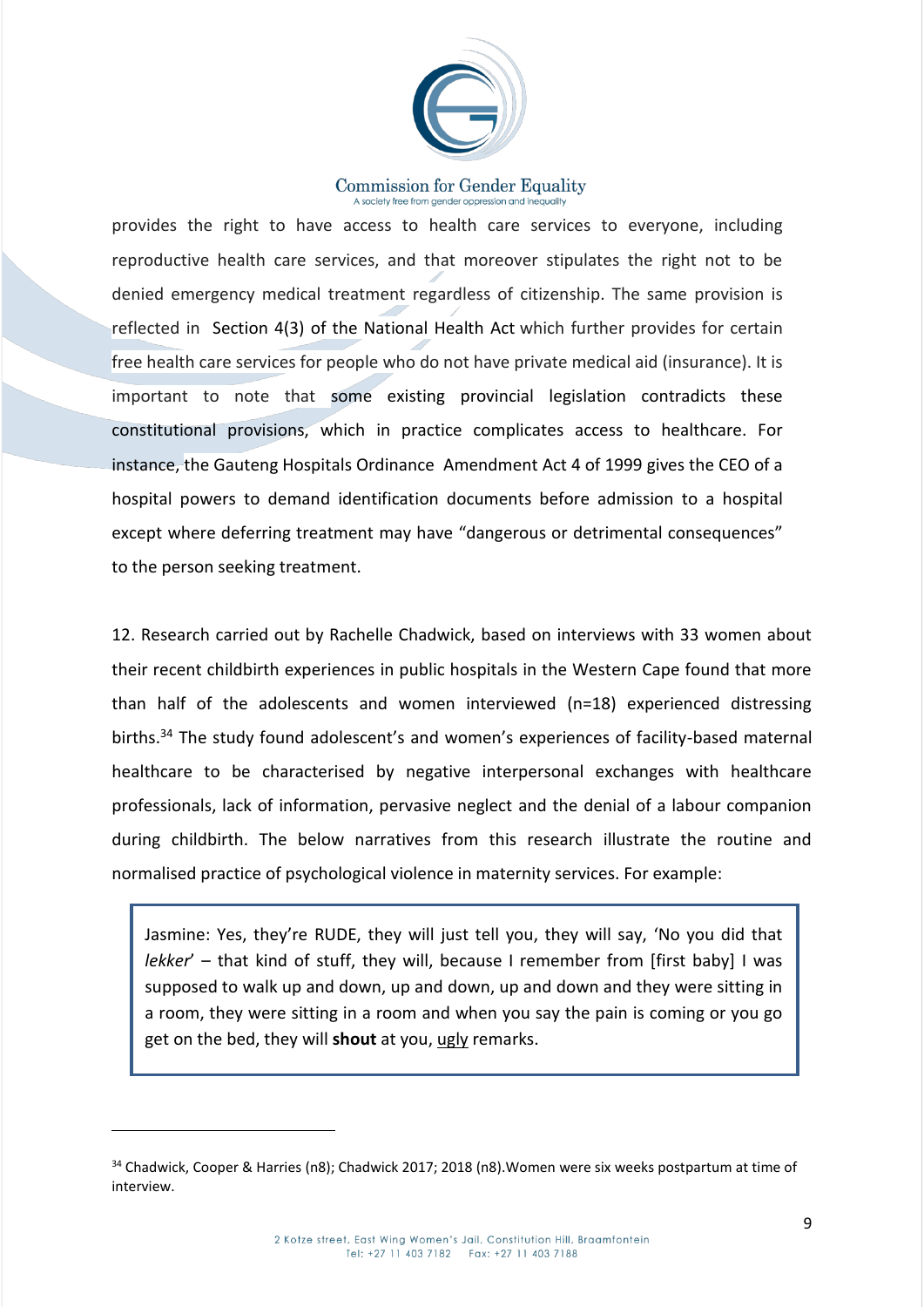

Fadwah: And um like I was pushing I was moving on the bed because of the plastic that was on the bed and **I didn't notice** I was moving, like she told me I must lay straight and I didn't know that I was like moving and then **she shouts** and then she say 'Lay straight, why are you laying that way? (cross voice) and I just left her because I didn't take note about them shouting and being rude because of the pains I just did my thing.

## 13. Other women reported being threatened with violence, for instance:

Wendy: Nobody came, the pains got stronger and stronger and um, then I went to one sister and *asked* her like, 'Won't she check me to see how *far* I am, how many centimetres I am' and um then she said '*No* um, does she, do I want one, one of them to get *angry* with me?' they are going to get **angry** and scold me if I now ask how many centimetres and that they must check on me, and then, um, then I left it and then went back to the room because I didn't want big trouble, then I left it and nobody checked me.

14. In the same study, other participants spoke of being distressed by the pervasive neglect that they experienced in maternity services during childbirth. Being left alone, denied care and neglected were common threads of adolescent's and women's birth experiences. Several participants reported being left unattended and unmonitored during childbirth. This neglect often persisted until women screamed for help and delivery was either imminent or had already occurred. As a result, some participants reported coming close to giving birth unattended, even while in healthcare services. For example:

Rosetta: They [healthcare providers] didn't support me, I basically gave birth alone which *um* there should have been someone with me to help me and – you know? But there was nobody.

Madiha: They [healthcare providers], *they didn't take note of us*, they did their own thing, walked away, went and sat *there* on a couch, *far* away from us, sat on a couch and **then**, then I felt the baby's head is going to come out, then I wanted to walk there but then I saw that I can't, [*can't walk*], then I screamed '*Sister*, the baby is coming now!' then she said 'No, go and lie on the bed man, the baby isn't coming now!' and then, then I said to the other girl 'Go and tell the sister the baby is coming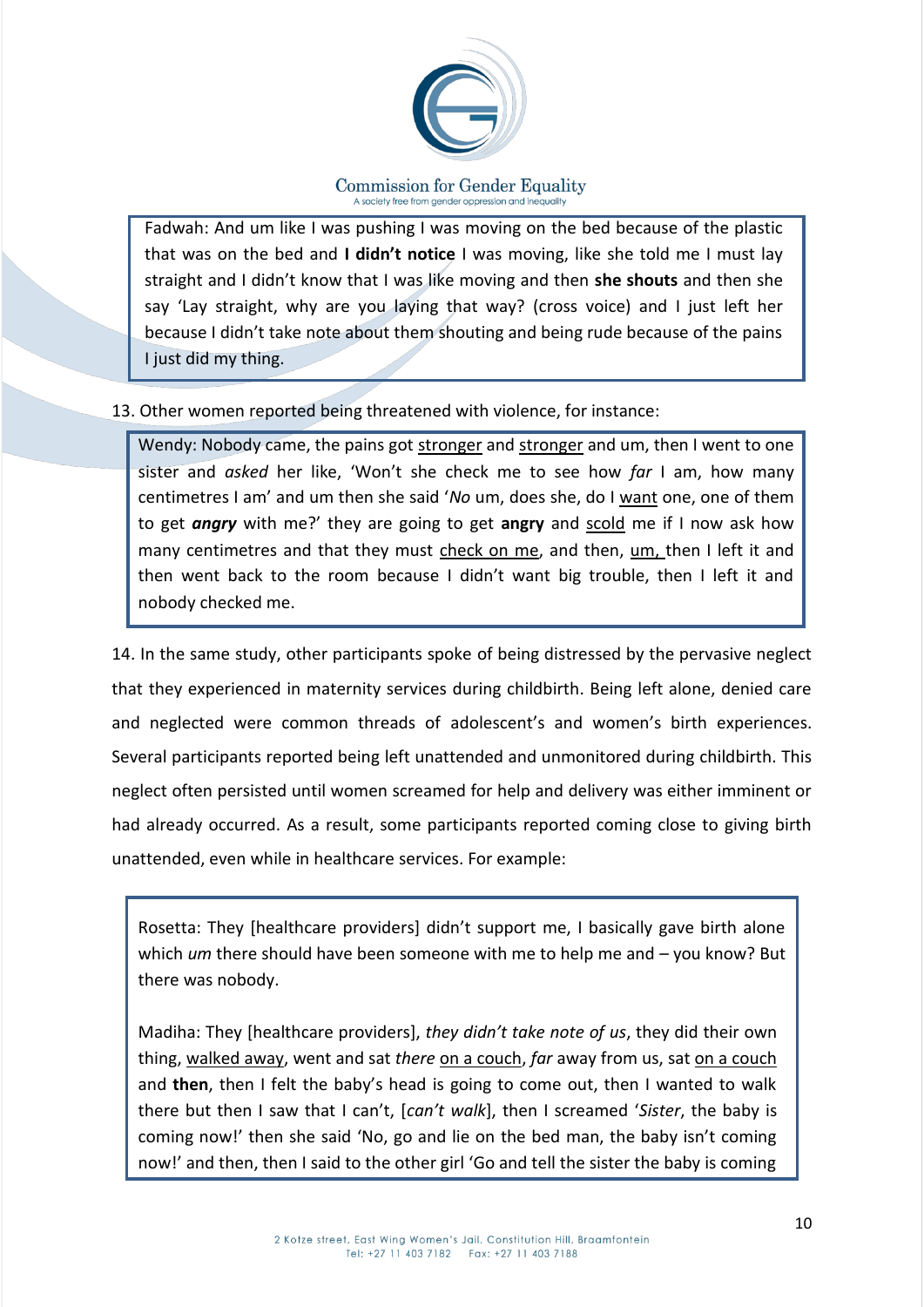

now' because the head had already come out, then she went to tell and then they came running, and then they got their things together.

## **Coercive and forced medical procedures**

15. Sterilisation is a medical procedure performed on women either through tubal ligation, or hysterectomy that permanently blocks ones fertility. Forced sterilisation occurs when an individual is sterilised without their knowledge or is coerced into giving consent, for instance when financial or other incentives, misinformation, or intimidation tactics are used to compel one into the procedure, or consent is obtained based on false or incomplete information.<sup>35</sup> Examples of coerced and forced sterilisation have been documented in southern Africa.<sup>36</sup> Yet until recently there has been very limited data on involuntary sterilisation in South Africa. Recently, research and investigations have been undertaken to address this gap in information. Research has particularly focused on HIV positive women, and showed a pattern of coercive and forced sterilisation. The following section provides an overview of extant evidence.

16. Firstly, research into coercive and forced sterilisation of HIV positive women was undertaken between 2010 and 2011 by Ann Strode, Sethembiso Mthembu, and Zaynab Essack (2012).<sup>37</sup> The study screened 32 HIV positive women in Gauteng and KwaZulu-Natal provinces using a questionnaire. This identified 25 (68%) of those screened as having undergone an involuntary sterilisation procedure. The authors concluded:

 $\overline{\phantom{a}}$ 

<sup>&</sup>lt;sup>35</sup> Eliminating Forced, Coercive and Otherwise Involuntary Sterilisation: An Interagency Statement, OHCHR, UN Women, UNAIDS, UNDP, UNFPA, UNICEF and WHO, World Health Organization (2014) 3.

<sup>36</sup> ARASA. (2008). Sexual and Reproductive Health Rights Advocacy Workshop Report. 21–22 October 2008, Johannesburg, South Africa; Gatsi, J., Kehler, J., & Crone, J. (2010). Make it everybody's business: Lessons Learned from addressing the coerced sterilisation of women living with HIV in Namibia: A best practice model. Accessed 17 May 2019

http://www.athenanetwork.org/assets/files/Make%20it%20everyone's%20business...%20-- %20Report.pdf; Nair, P. (2010). Litigating against the forced sterilization of HIV-positive women: Recent developments in Chile and Namibia. Harvard Human Rights Journal, 23, 223–231.

<sup>&</sup>lt;sup>37</sup> Strode, Mthembu & Essack (n8).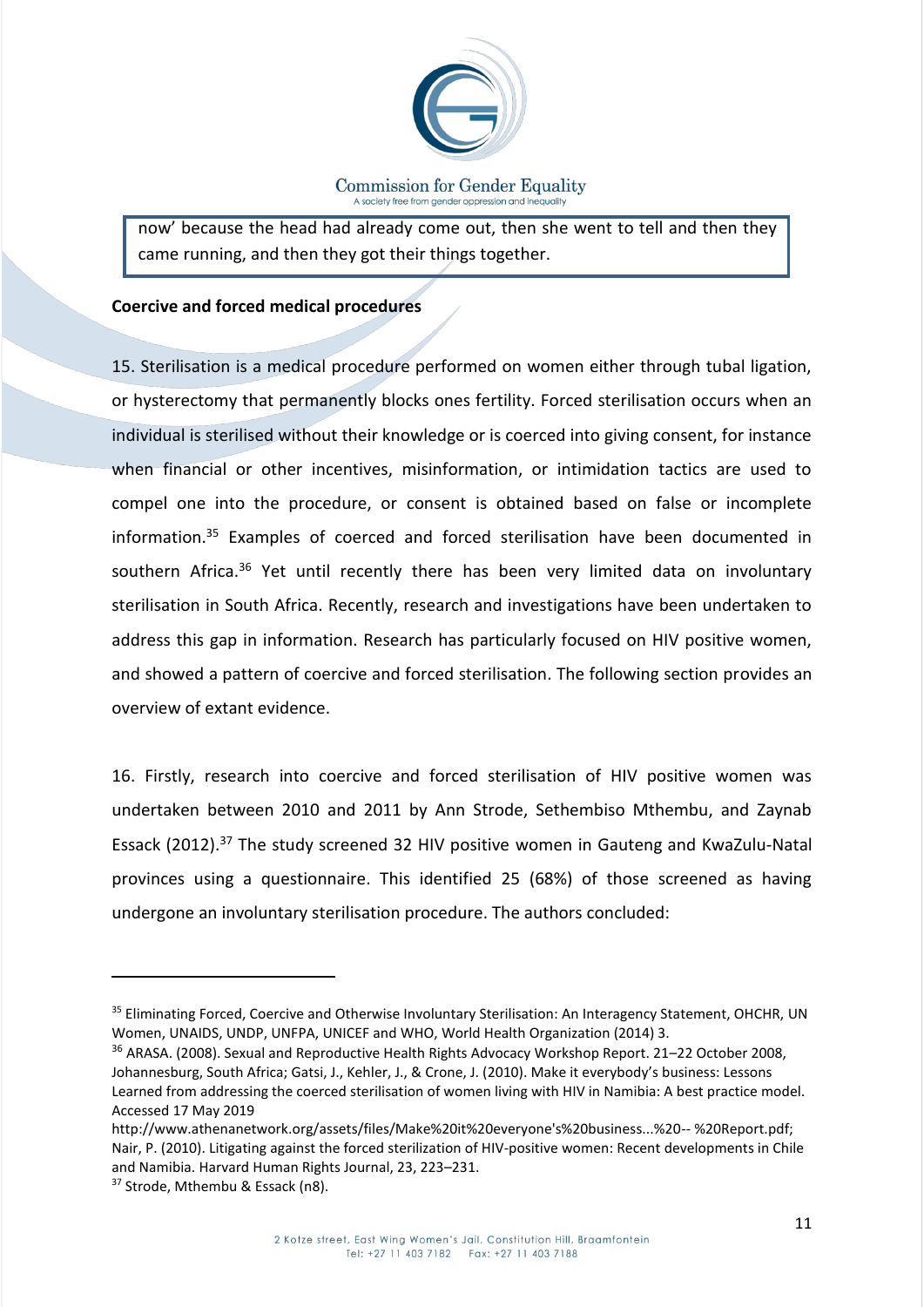

Most women in our study reported that they were coerced into having a sterilisation. These women's accounts indicate that their "consent" to sterilisation did not always meet the criteria of fully informed, voluntary and free from pressure and coercion. From their reports, it appears that the informational component of the informed consent process was not always satisfied, as the sterilisation procedure and its consequences were rarely explained. Most women described signing a consent form under very stressful circumstances, such as while they were in active labour or while being wheeled to the theatre. Others reported being coerced into accepting a sterilisation in order to receive another healthcare service like an abortion or caesarean section. Women reported that the provision of appropriate and accurate information about the sterilisation was inadequate and that they felt unable to make an independent and informed decision because they were often in distress.

A few of the women reported that they had experienced a forced sterilisation, that is, they were unaware of the sterilisations until sometime after the procedure. Women described being discriminated against by healthcare providers… This discrimination manifests in different ways. In their view, in addition to being forced or coerced to undergo sterilisation procedures, the women in this study reported being routinely abused, humiliated and bullied by healthcare workers.<sup>38</sup>

17. Secondly, the SA National Aids Council's 2015 stigma index revealed that, out of 6,719 HIV positive women interviewed, an estimated 500 said they had been forcibly sterilised.<sup>39</sup> According to this report, 7% of respondents responded that they 'were forcefully sterilized while 37% of the respondents said that access to ARV treatment was conditional on use of contraceptives. 40

18. In March 2015, the Women's Legal Centre lodged a complaint with the CGE on behalf of 48 women living with HIV represented by Her Rights Initiative (HRI), and the International Community of Women Living with HIV (ICW). The 48 women complainants had been coerced or forcefully sterilised between 1986 and 2014. These experiences occurred in the

<sup>38</sup> Mthembu, Essack & Strode (n8) pp.2-3.

<sup>39</sup> South African National AIDS Council (n15) pp.1-26.

 $40$  Ibid.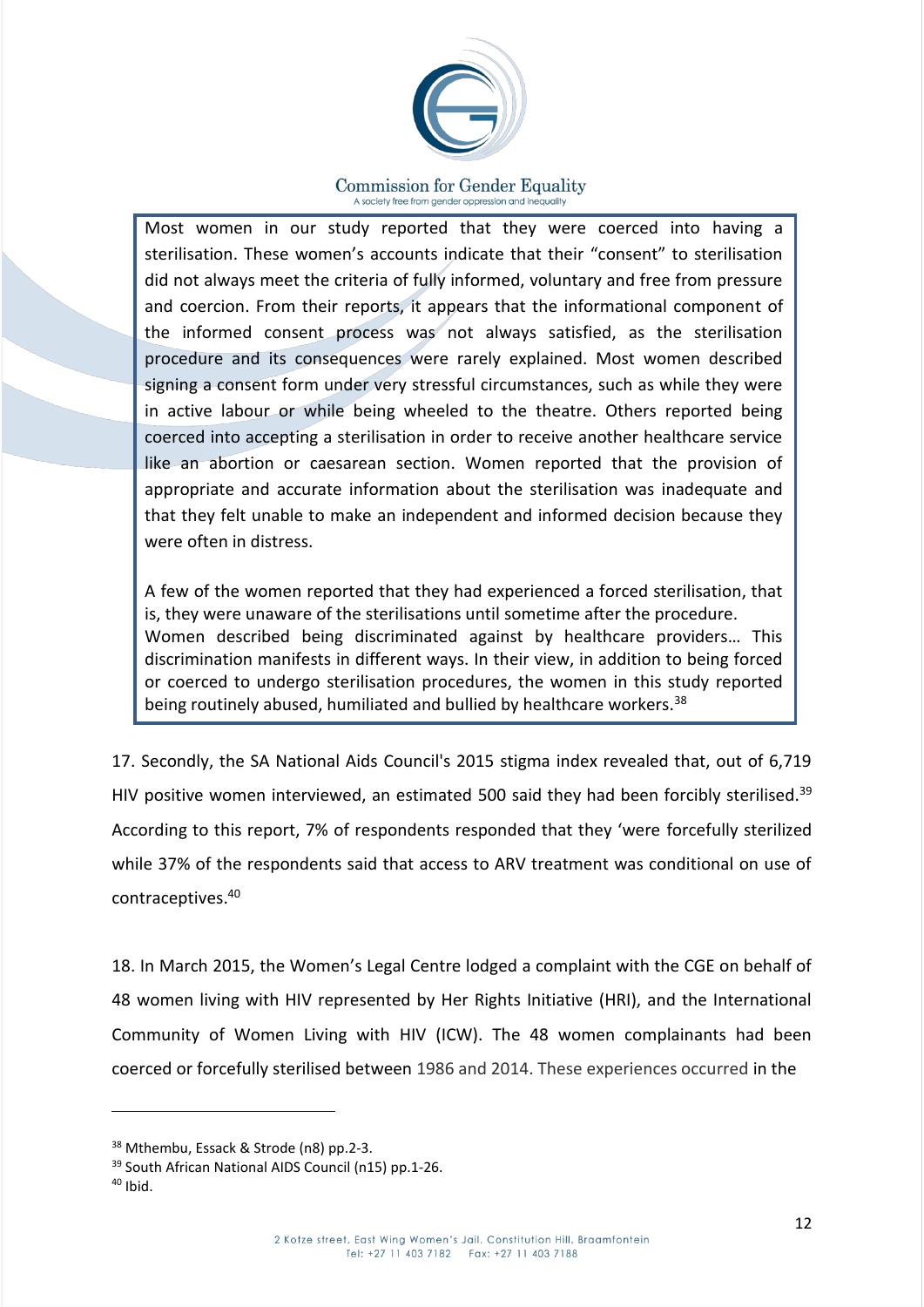

provinces of KwaZulu-Natal, and Gauteng in 15 public hospitals while seeking maternal healthcare services. In response to the complaint the CGE conducted a preliminary investigation. Further investigation, and interdepartmental consultations are ongoing. The below summaries are excerpts from women who have participated in this investigation.

Ms. A: reports that in 2011 she became pregnant and began attending antenatal care at Nkandla hospital, KwaZulu-Natal province. During one of her final antenatal visits, when she as almost due, she was informed by the staff that she would be giving birth via caesarean section and was given an appointment date of  $18<sup>th</sup>$ September 2011. However, Ms A. could not make it on that day because of transport problems and went to Nkandla hospital on 19 September 2011instead. She averred that she was alone in hospital without the support of her family. Ms. A stated that she tried to contact her family, but her handbag containing her mobile phone was taken away from her before she could inform her family that she had been admitted. Ms. A further reports that she was coerced into completing sterilisation forms against her will. Ms. A said the hospital staff threatened her that they would not assist her to give birth until the forms were duly completed. Ms. A ultimately signed the forms under duress.

Three months later, Ms. A disclosed to her fiancé that she had been sterilized by Nkandla hospital. Her fiancé, infuriated called a family meeting that included extended family members. Even though some expressed sympathy, others ridiculed Ms. A and expressed their disappointment in Ms. A. The complainant avers their marriage could not proceed because the fiancé was no longer interested in pursuing the relationship for her lack of fertility.

Ms. B: Reported to be 24 years old, and seven months pregnant when she went to Addington hospital, KwaZulu-Natal on 14 October 2001 for antenatal care. Upon her arrival, she was allegedly diagnosed with extreme high blood pressure, and told by the attending nurse that with hospital admission and treatment it could be lowered or stabilised. Reportedly this did not occur and Ms. B was booked for a caesareansection the following day, 15 October 2001. Upon booking Ms. B reported that she was given forms by an attending nurse, who instructed her that she needed to sign the forms for the caesarean before she could be taken into theatre for the procedure. Ms. B reported that she signed the forms presented to her and was under the impression that they only concerned the caesarean-section. Ms. B's son was delivered via caesarean-section on 15 October and she was allegedly sterilised without her knowledge during the same procedure. The following day, while still admitted in Addington hospital the wound from Ms. B's caesarean became infected, and two weeks later it still had not healed. At this point, Ms. B was transferred to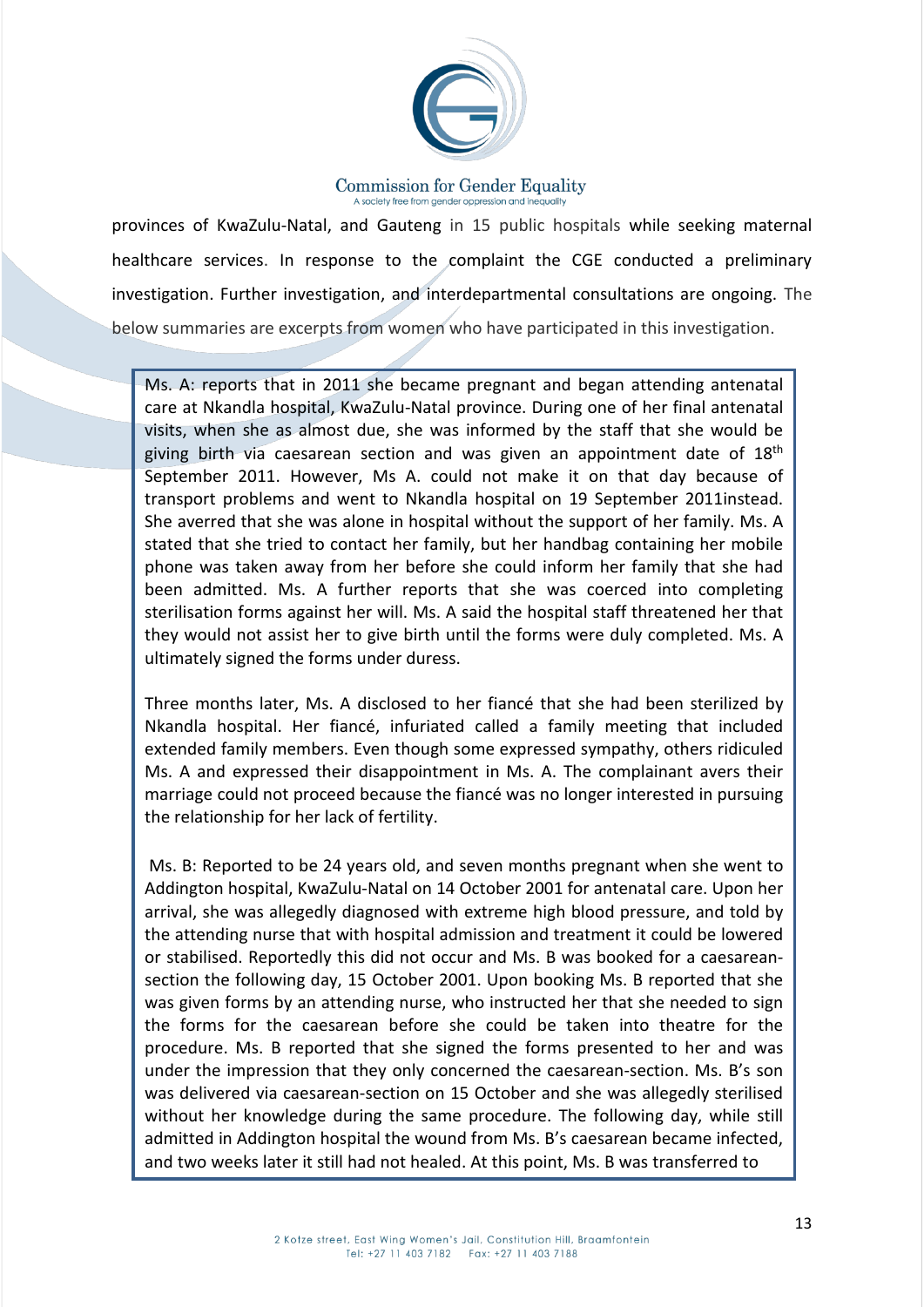

King Edwards a tertiary hospital, for more advanced care. Ms. B remained in King Edwards hospital for two and half months, and despite repeated requests to understand why the wound did not heal was never told what exactly had happened to her. A few years later after failing to conceive Ms. B went to a private doctor. The doctor's examination concluded that Ms. B had been sterilised and as a result, was made infertile. Ms. B further reported that her infertility has caused her partner to leave her.

Ms. D: was eight months pregnant, felt sick and weak and reported to have gone to Magwaza district hospital, KwaZulu-Natal on 22rd September 2002 where a doctor examined her and diagnosed her with tuberculosis. Ms. D reports she was then told by the doctor that she would have to give birth via caesarean-section, and was booked in for the procedure on 26<sup>th</sup> September, and admitted on 25<sup>th</sup> September 2002. Upon admission to the hospital a doctor attended to Ms. B and informed her that she would be sterilised because if she were to have children again they would die. Ms. B. reports that he also allegedly informed her about the forms she needed to sign. Ms. B. reported that prior to the caesarean-section she received an injection, which made her feel dizzy, and she could not remember whether or not she signed the sterilisation forms. Ms. B delivered via caesarean-section and was allegedly sterilised. A few years later, she tried to conceive again but could not. She reported to be suffering from depression since then, and said, to her, her body has never been the same.

Ms. C, who in 2004 was pregnant, 20 years old, and on the evening of  $18<sup>th</sup>$ September was rushed by ambulance to Steve Biko hospital, Gauteng province after experiencing labour pains. Ms. C. reports that upon examination, blood was found in her urine and a doctor advised her that due to this she would have to deliver through caesarean-section. Ms. C. still in labour, reports the doctor further explained that it would be best for her to sterilise to prevent her from bleeding to death should she become pregnant again. Ms. C, at that stage indicated to the doctor that she did not understand what it meant to be sterilised. Ms. C reports that whilst signing the forms given by the doctor, that she was in extreme labour pain, and that she did not understand what it was that she was signing. The delivery through caesarean-section was carried out, and her son was born, and she was sterilised thereafter. Ms. C. reports that one year later her infant son died from tuberculosis. Her attempts to conceive after the death of her infant failed. At this time Ms. C was twenty-one years old, visited a private gynecologist, who examined her and determined she had in fact been sterilised. The gynecologist informed Ms. C that her fallopian tubes had been damaged, and that sterilisation is permanent. Ms. C reports that her heart sank, upon learning this and that she has experienced bouts of depression because of her infertility ever since.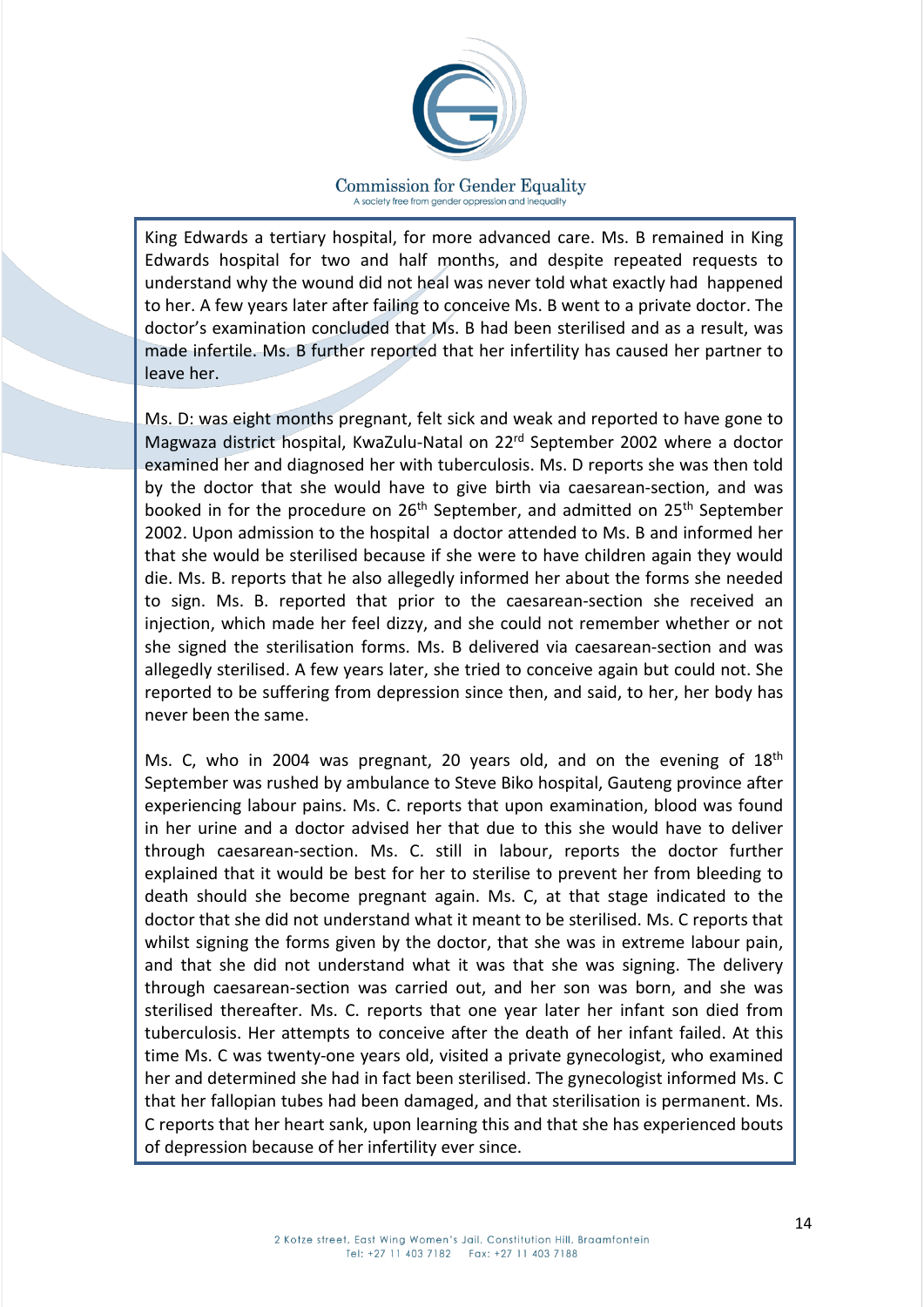

19. Collectively this evidence summarises the violent practices carried out through maternal healthcare which constrain individuals' capability to have children safely and with dignity in South Africa. Moreover, this evidence has indicted that obstetric violence is maintained and driven structurally through gender and other forms of discrimination, resource constraints, a lack of accountability, and through problems with the governance and management of obstetric and maternity staff.<sup>41</sup> An analysis of the causes and drivers of this particular form of violence against women is further detailed in the analysis section below.

## **Relevant National Legal and Policy Frameworks**

20. For over twenty years the Republic of South Africa's Constitution, and Bill of Rights has provided girls and women rights, including sexual reproductive health rights (SRHR). This section gives an overview of the national legal and governing frameworks guiding the delivery of reproductive health services in South Africa.

21. South Africa's governing framework provides broad protections for women's rights including SRHR and social-economic rights. For instance:

- *The Constitution of the Republic of South Africa (Act 108 of 1996).*
	- -Chapter 2 provides:

- -(Section 9) The right to equality: Stipulates everyone is equal before the law and has the right to equal protection and benefit of the law. Equality includes the full and equal enjoyment of all rights and freedoms.
- -(Section 10) The right to dignity.<sup>42</sup> The right to dignity is an acknowledgement of the intrinsic worth of human beings, independent of their station in life, without dignity, human life is substantially diminished. For instance, it is only when a person is treated with dignity that they are affirmed as worthy and important in society.
- -(Section 12) The right to freedom and security of the person. This right includes to be free from all forms of violence from either public or private sources; and further that everyone has the right to bodily and psychological integrity, which includes the right to security in and control over their body.

<sup>41</sup> For further analysis see Jewkes et al (n8); HRW (n8); and Rucell (n8).

<sup>42</sup> *S v Makwanyane and Another* (CCT3/94) [1995] ZACC 3; 1995 (6) BCLR 665; 1995 (3) SA 391; [1996] 2 CHRLD 164; 1995 (2) SACR 1 (6 June 1995).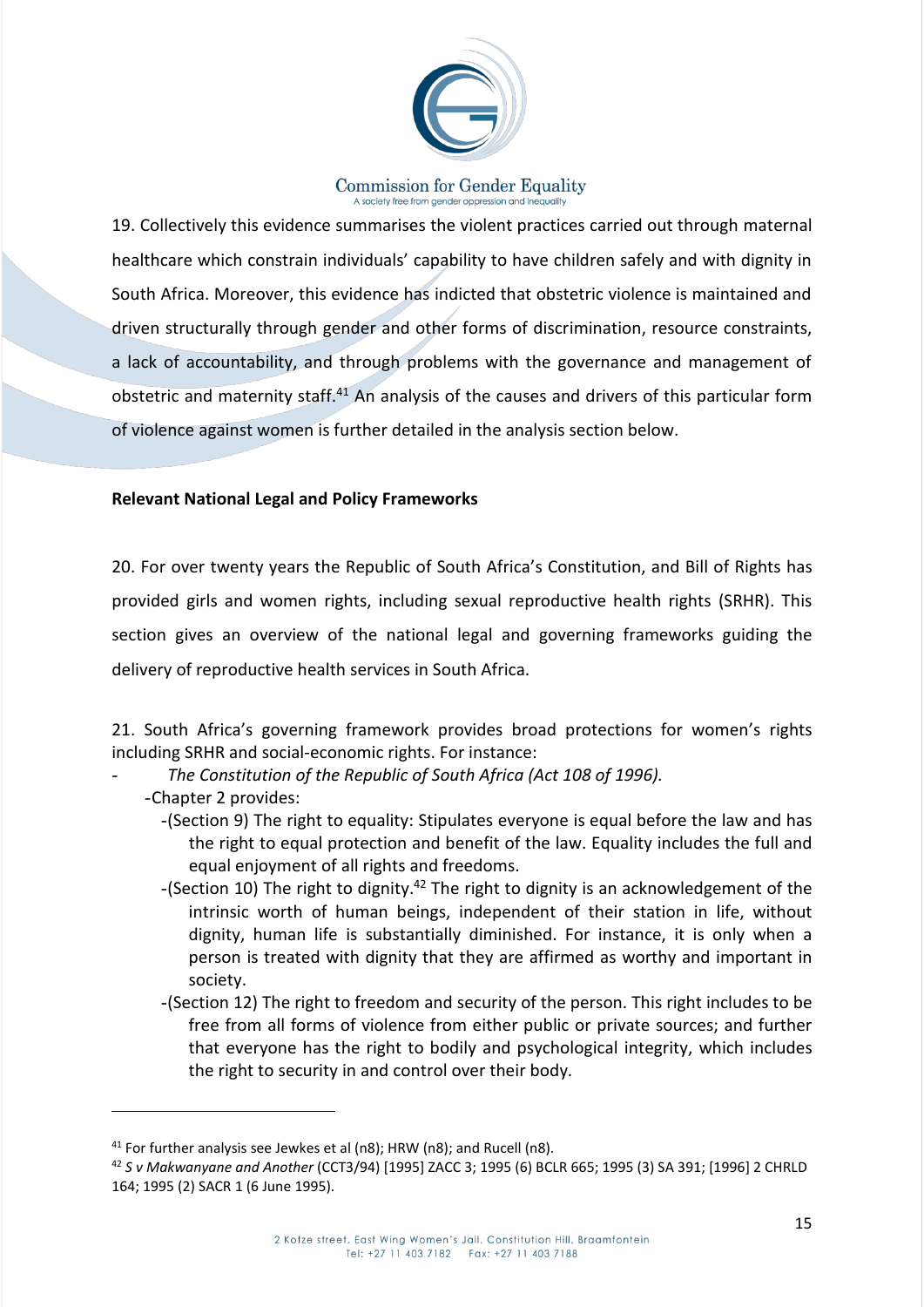

- -(Section 27) The right to access health care services (including reproductive health care) and emergency medical treatment.
- -(Section 36) Limitation of rights. This right pertains to the limitation of enjoyment of rights enshrined in the Constitution. It provides that 'the rights in the Bill of Rights may be limited only in terms of law of general application and only to the extent that the limitation is reasonable and justifiable in an open and democratic society based on human dignity, equality and freedom, taking into account all relevant factors, including— (a) the nature of the right; (b) the importance of the purpose of the limitation; (c) the nature and extent of the limitation; (d) the relation between the limitation and its purpose; and (e) less restrictive means to achieve the purpose.'
- 22. Additionally, several laws and regulations are particularly relevant to obstetric violence:
	- *The Choice of Termination of Pregnancy Act (92 of 1996).*

- This legislation has been a major advancement for women's human rights. It gives women and girls the right to have an abortion on request up until the  $12<sup>th</sup>$ week of pregnancy and with certain conditions before the 20<sup>th</sup> week.

- *The Sterilisation Act (44 of 1998.)*

-This legislation provides for the right to sterilisation. (Section 5 - 6) of the Act recognises that both men and women have equal rights to be informed of, and have access to safe, effective, affordable and acceptable methods of fertility regulations. (s2) Requires that a patient provide his or her informed consent for sterilisations. "For the purposes of this Act, "consent" means consent given freely and voluntarily without any inducement and may only be given if the person giving it has— (a) been given a clear explanation and adequate description of the— (i) proposed plan of the procedure; and (ii) the consequences, risks and the reversible or irreversible nature of the sterilisation procedure; (b) been given advice that the consent may be withdrawn any time before the procedure; and (c) signed the prescribed consent form."

- *The National Health Act (61 of 2003)*

- This legislation puts in place a framework for the structure of a uniform health system taking into account the obligations imposed by the Constitution and other National, Provincial and Local Government Laws with regards to Health Services, and stipulates the regulation for community oversight of the health system within these parameters.

- (Section 4) Mandates the provision of free healthcare services to all pregnant and breast-feeding women.

- The Act reaffirms the constitutional rights of users to access health services as well as just administrative action.

(Section 18) enables any user of health services to lodge a complaint about the manner in which they were treated. The Act further requires Members of the Executive Councils of Provinces to establish procedures for complaints.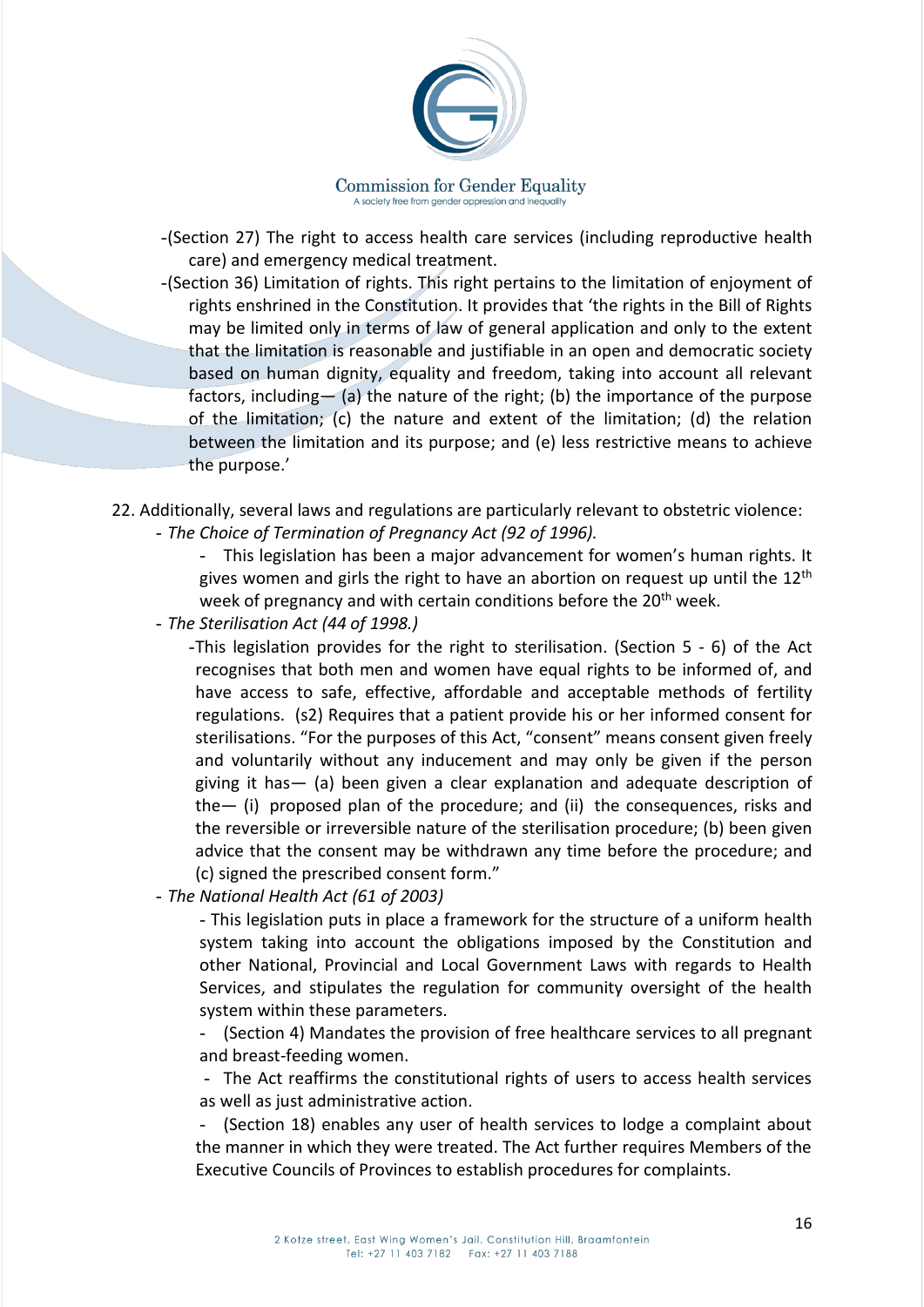

- *Guidelines for Maternal Care in South Africa (2015)*<sup>43</sup>
- The guidelines provide, among other things, a practical approach for primary healthcare to manage pregnancy, labour and childbirth with the ultimate aim of reducing MMR. The guidelines are for health professionals providing obstetric, surgical and anaesthetic services for pregnant women. The guidelines are aimed at supporting the localised development of protocols for identifying, diagnosing and managing common and serious pregnancy and delivery problems. The guidelines respond to recommendations by NCCEMD, with the overall aim to improve clinical management and referral to reduce pregnancy-related deaths and ill health.<sup>44</sup>
- *Department of Health Complaints Procedure (2017)<sup>45</sup>*
- The purpose of the procedure is to provide direction to the health sector in managing complaints, compliments and suggestions by ensuring that standards and measures as set out by the National Department of Health, the Department of Planning, Monitoring and Evaluation in the Presidency and the Department of Public Service and Administration are adhered to.
- The Guideline also gives guidance to ensure that the right of patients and/or their families/support persons to complain is upheld. This is achieved by setting out processes to ensure that patients/families and support persons are informed on how to lodge a complaint or record a compliment or suggestion and on what to subsequently expect.<sup>46</sup>

23. Additionally, several authorities with governing oversight both binding and unbinding are relevant for the particular problem of obstetric violence:

- *Health Ombudsman (established 2016)*

- Has been created as an independent office in the terms of the National Health Amendment Act 12 of 2013.

- The office is accountable to the Minister of Health, and is assisted by the Office of Health Standards and Compliance. The office is mandated to investigate and make recommendations on complaints and ensure redress for malpractice in the health systems.

<sup>&</sup>lt;sup>43</sup> Department of Health, South Africa. 'Guidelines for Maternity Care in South Africa. A Manual for Clinics, Community Health Centres and District Hospitals'. (2015) 4th ed. Pretoria: NDoH, 172. http://

www.health.gov.za/index.php/2014-03-17-09-09-38/policies-and-guidelines/category/230-2015p# (accessed 8 June 2017).

<sup>44</sup> HL Malherbe amongst others, 'Review of the 2015 Guidelines for Maternity Care with relevance to congenital disorders'. (2016) South African Medical Journal. 106(7).

<sup>45</sup> Department of Health, South Africa. 'National Guideline to Manage Complaints, Compliments and Suggestions in the Health Sector of South Africa' (2017) Pretoria: NDoH.

 $46$  Ibid.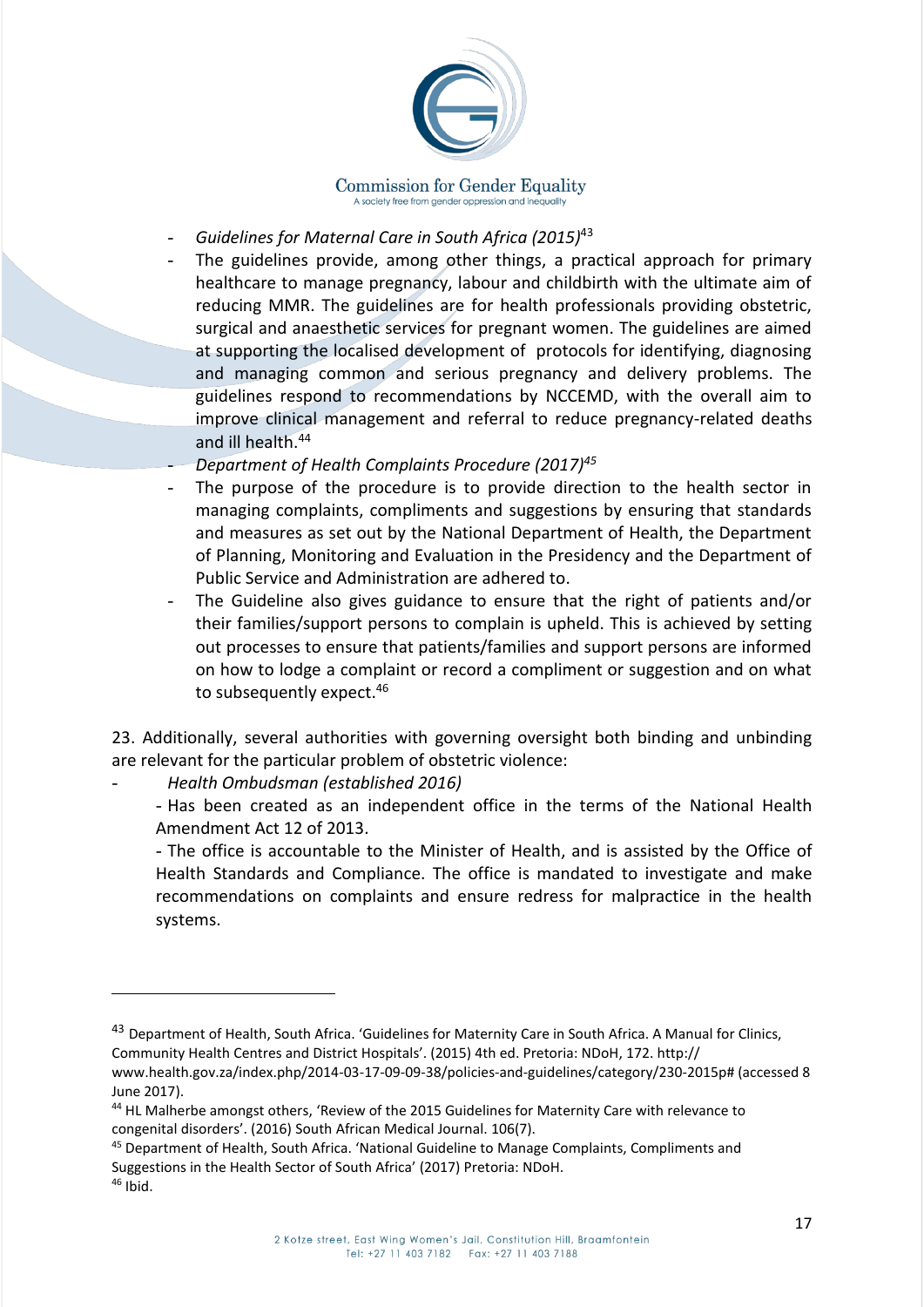

# **Commission for Gender Equality**

- *Office of Health Standards and Compliance (established 2013)*

- Has been created as an independent body by (Section 78) of the National Health Amendment Act 12 of 2013. The Office's objective is to protect and promote the health and safety of users of health services. With this view the Office is mandated to enforce compliance with norms and standards proscribed by the Minister of Health, and monitor, inspect, certify and investigate health services in accordance with legislation setting the quality and standard of healthcare. The office is additionally able to make recommendations for improvement.

- *South African Nursing Council, (SANC) Nursing Act 33 of 2005 & the Health Professions Council of South* Africa (HSPCA) *Health Professions Act 56 of 1974*

- Both of these professional associations are independent statutory bodies established by law and reinforce South Africa's constitutional commitments by binding healthcare workers to its ethical principles and code of conduct. Further, they guide and regulate their associated health professionals pertaining to registration, education and training and conduct, ethical behaviour and ensuring compliance with healthcare standards.
- Additionally, both associations are mandated to investigate complaints, and are empowered to provide binding discipline, including punitively to registered health professionals.

## **Conclusion**

 $\overline{\phantom{a}}$ 

24. By foregrounding the existing evidence, this submission has established that violence against women and mistreatment within reproductive health services is a persistent problem in South Africa. This particular violence against women takes diverse forms of physical and psychological violence, and arguably has impacts on women and neonatal health.<sup>47</sup> Women's sexual and reproductive health and well-being is dependent on social determinants of health, including inequality, socio-political rights and access to quality health resources. Collectively the body of evidence provided here indicates obstetric violence is driven structurally rather than for example by individual actions through one group of health professionals. Moreover, health systems reflect and reinforce societies' dominant social and cultural values.<sup>48</sup> Thus, the causes of violence against women in maternity are entrenched gender and other forms of discrimination, gender inequality, inequality of health services and the socio-economic constraints resulting in public health

 $47$  See note 8 and in particular to poor health outcomes Chopra et al (n8); Mozsynski (n8).

<sup>48</sup> S. van der Geest, & K. Finkler, 'Hospital ethnography: Introduction'. (2004) *Social Science and Medicine.*  59(10), pp.1995–2001.